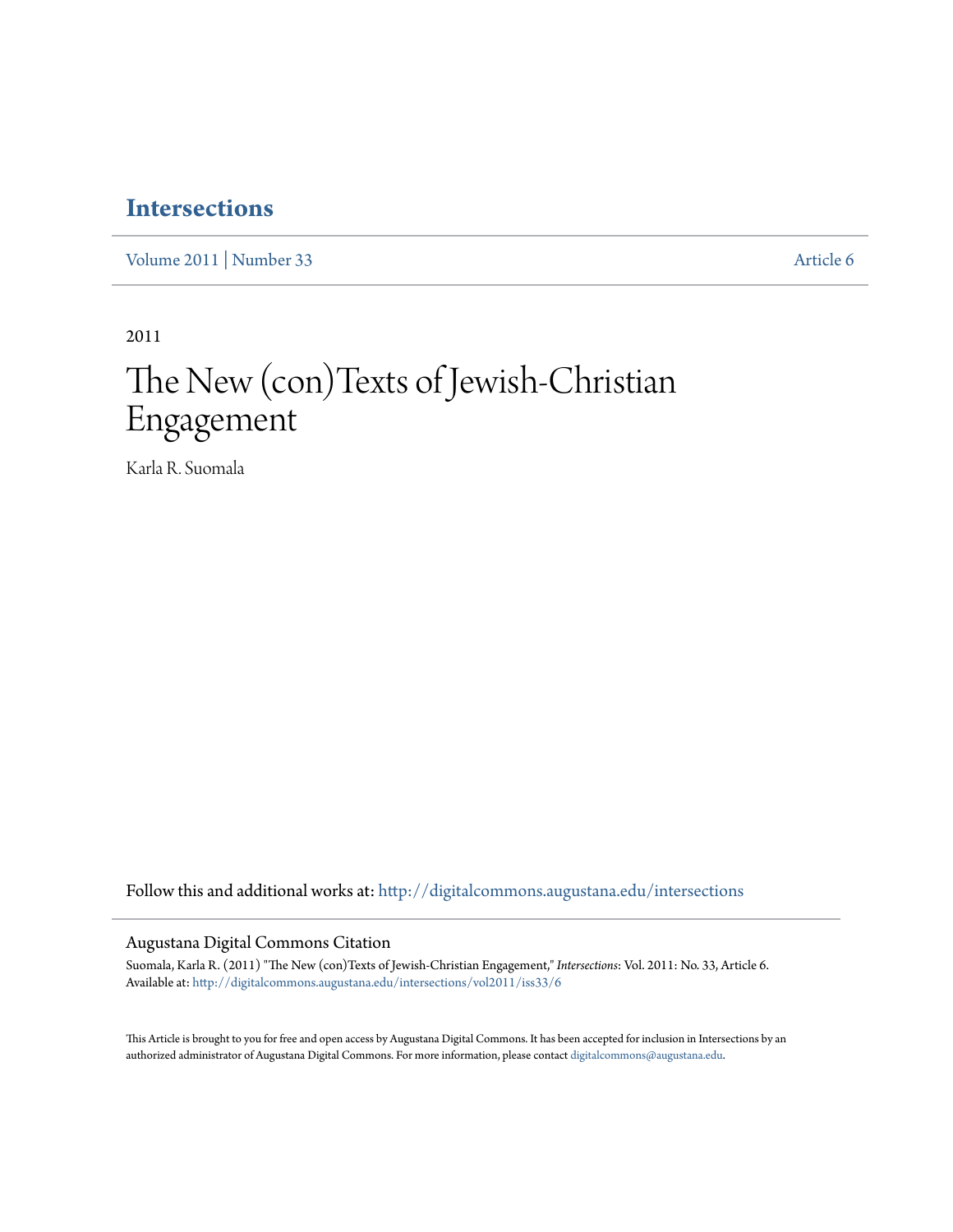### KARLA R. SUOMALA

# The New (con)Texts of Jewish-Christian Engagement

What are the new contexts of and issues that characterize Jewish-Christian engagement on campuses? Why do these matter to us? You might say, as I do, "I don't think we have any Jewish students on campus," or "Maybe there are just one or two Jewish students." Does Jewish-Christian engagement matter to Lutherans, to Christians? I think it does. Christians and Jews have been each other's "Other" for nearly two millennia, and our track record in that relationship, to say the least, is not very good. The United States in the late 20th and early 21st century suggests a new, radically diferent phase in this relationship, a "golden age" according to one Jewish scholar. That is not to say there aren't issues, but relatively speaking, Jews and Christians have learned to live together and to thrive.<sup>1</sup> This "success story," if you will, can serve as a model and a deep well of resources in how we engage the other "Others" that are forming signifcant portions of our society.

I want to look at four diferent contexts or arenas that highlight the contemporary relationship between Jews and Christians in our culture. We'll look at campus populations, curricula, identity, and religious pluralism as areas in which Jewish and Christian students (and others) are living and learning together in ways profoundly diferent than their parents or grandparents did.

#### Not Your Parents' Jewish-Christian Encounter

In some ways, college campuses themselves are a "new" context of Jewish-Christian engagement, historically speaking. The post-World War I climate was characterized by anti-Jewish policies and practices on campuses throughout the United States. Henry Ford's publication of the anti-Semitic "Protocols of the Elders of Zion,"

a tract depicting Jews as engaged in an international conspiracy for world domination, contributed to an environment in which Jews were looked upon with suspicion (Tenenbaum 17). By 1924 Congress passed legislation curtailing the immigration of "racially inferior" people, including East European Jews, writes Shelly Tenenbaum in the introduction to her article, "The Vicissitudes of Tolerance: Jewish Faculty and Students at Clark University," in which she traces the status of Jews-students, staff and facultyon United States campuses throughout the 20th century.

## "Does Jewish-Christian engagement matter to Lutherans, to Christians?"

Tenenbaum goes on to describe how many East Coast college presidents implemented exclusionary measures out of fear that increasing numbers of Jewish students would overwhelm their schools and threaten their institutions' reputations. President A. Lawrence Lowell of Harvard, for example, advocated a quota system when the proportion of Jewish students at his school tripled from 7% in 1900 to 21.5% in 1922 (17). Similarly, Yale's President James Rowland Angell supported a measure to limit the number of Jewish students when they grew from 2% in 1901- 1902 to more than 13 percent of the class in 1925 (18). Once one school introduced quotas, a chain reaction emerged since "no one wanted to become a dumping ground for unwanted Jews" (18, quoting Oren 40). Some schools used character tests while others developed other exclusionary tactics such as requiring

KALRA R. SUOMALA is Associate Professor and Chair of Religion at Luther College, Decorah, IA.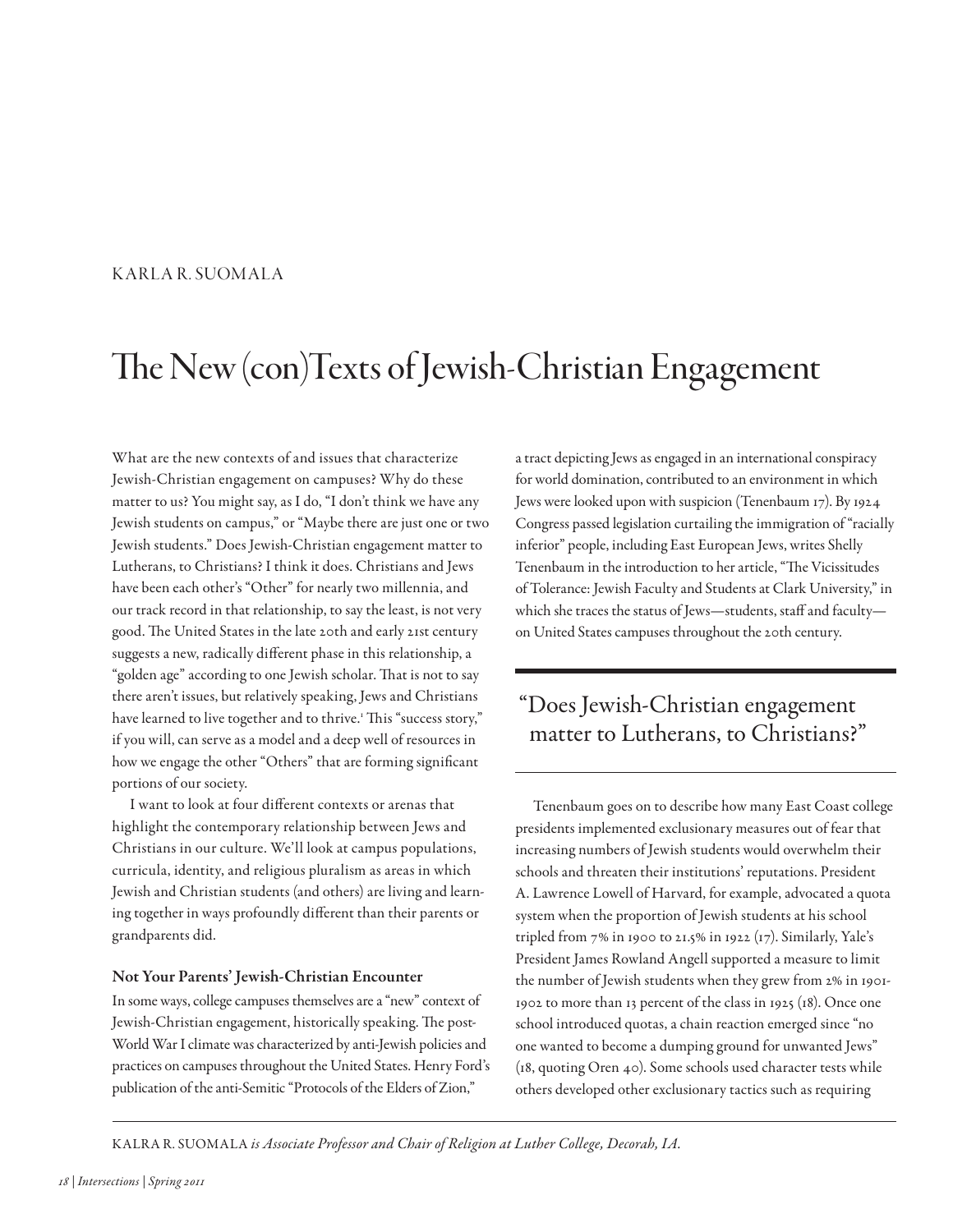students to send a photo along with information about religion and race to identify and reject Jewish applicants. According to Tenenbaum, the schools that implemented the quotas were successful in reducing the numbers of Jewish students signifcantly in a relatively short period of time.

This discriminatory trend started to change after World War II due to a number of diferent factors, including, according to one historian, a new spirit of inclusion connected to the post war ethos (Tenenbaum citing Synnott 201). Perhaps more practically, student enrollment on United States campuses doubled between 1938-1948, creating the need for more faculty in nearly every area of study. Universities could no longer aford to discriminate against Jews—they desperately needed trained faculty, including Jews (Tenenbaum 21). With all of this, the system of quotas for students also began to fall. In addition, "the dismantling of the Jim Crow laws of legal segregation in the 50s and 60s further supported these trends so that by the time of the passage of the Civil Rights Act of 1964 … anti-Semitic quotas had all but disappeared in the [academic world]" (Rathner and Goldstein).

Today there are about 250,000 Jewish undergraduates on American college campuses, according to the 2000-2001 National Jewish Population Survey (Fishkof). While the Jewish population represents about 2% of the national population, Jewish students make up about 5% of the population on United States campuses. While there are a number of schools, both public and private, that boast high numbers of Jewish students, such as Brandeis, NYU, and Columbia, Jewish students attend a wide variety of schools throughout the country. According to Jeff Rubin, a spokesman for Hillel International, the past decade has seen a rise in the number of Jewish students applying to private schools "that haven't historically been magnets" (Passman). In a recent article that explores the college choices of Jewish students in the Jewish Exponent, Rubin pointed to Muhlenberg College as one of the schools with a growing Jewish population.

Patti Mittleman, the Hillel director and Muhlenberg's Jewish chaplain, came to the college in 1988, when her husband was appointed the frst professor in the schools new Jewish studies program. At that time, she said, "There were no Jews-or very few Jews" (Passman). Today, there are about 750 Jewish students at Muhlenberg, or about 35% of their students. In 2009, Muhlenberg was fifth in the Reform Judaism Magazine rankings of schools with the highest percentages of Jewish students, up from tenth place in 2007. What attracts Jewish students to a place like Muhlenberg? Initially unsure about the school because it was historically a Lutheran institution, Muhlenberg senior Susan Medalie said that she "was hooked" when she visited the campus and found out how many Jewish students there were (Passman). The Jewish community is not limited to the campus;

the Lehigh Valley boasts a vibrant, active Jewish community as well. Mittleman also suggests that Muhlenberg is particularly attractive to families who have spent lots of time and money sending their kids to Jewish day schools or private schools and are looking for a smaller school with low student-teacher ratios.

Muhlenberg's Jewish population has grown so much over the past decade that Hillel recently began an expansion project, increasing the size of the current house, which opened in 2001, from 7,000 to 20,000 square feet. Friday night Shabbat dinners regularly draw as many as 300 students, with about 50 students attending liberal and traditional services. In addition to Hillel, Muhlenberg also has a Jewish studies minor, and hosts the Institute of Jewish-Christian Understanding. This coming fall, upon completion of renovations to the campus dining facility, students will have the option of glatt-kosher dining in the student cafeteria. Mittleman estimates that about one-third of the Jewish students keep kosher.

Muhlenberg is not the only ELCA college with a Hillel center. Students at Gettysburg College, Wagner College, Augustana College (Rock Island), and Susquehanna College also have Hillel programs or houses on their campuses. Wagner Hillel which began in 2003 now has over 100 Jewish students who regularly participate in activities. A number of other colleges with smaller Jewish populations offer support and programming through their campus ministry offices. Wittenberg University, and St. Olaf, for example, have Jewish student clubs or groups. These schools are more the exception than the rule, however. Most of the ELCA colleges and universities have very few, if any, Jewish students. Luther, for example, hasn't had more than a handful of self-identifed Jewish students on campus at any given time during the nine years that I have been on faculty.

#### Judaism on the Books

While there are Jewish students on an increasingly diverse number of campuses throughout the country, the overall Jewish population is still small. What is of interest in this regard is the explosion of Jewish studies programs as well as course oferings in Jewish thought, life, culture, social science, history, and religion at American colleges and universities. The growth of Jewish studies in the United States dates back to the 1970s, a time in which groups including women, ethnic minorities, and gays and lesbians demanded programming and curricular changes to refect their presence on campuses and in society, as well as their contributions to history (Hsu). While it is hard to come by current data on the numbers of Jewish Studies programs in the United States, the Association for Jewish Studies reports that when it was established in 1969 as a society for "individuals whose full-time vocation is teaching, research, or related endeav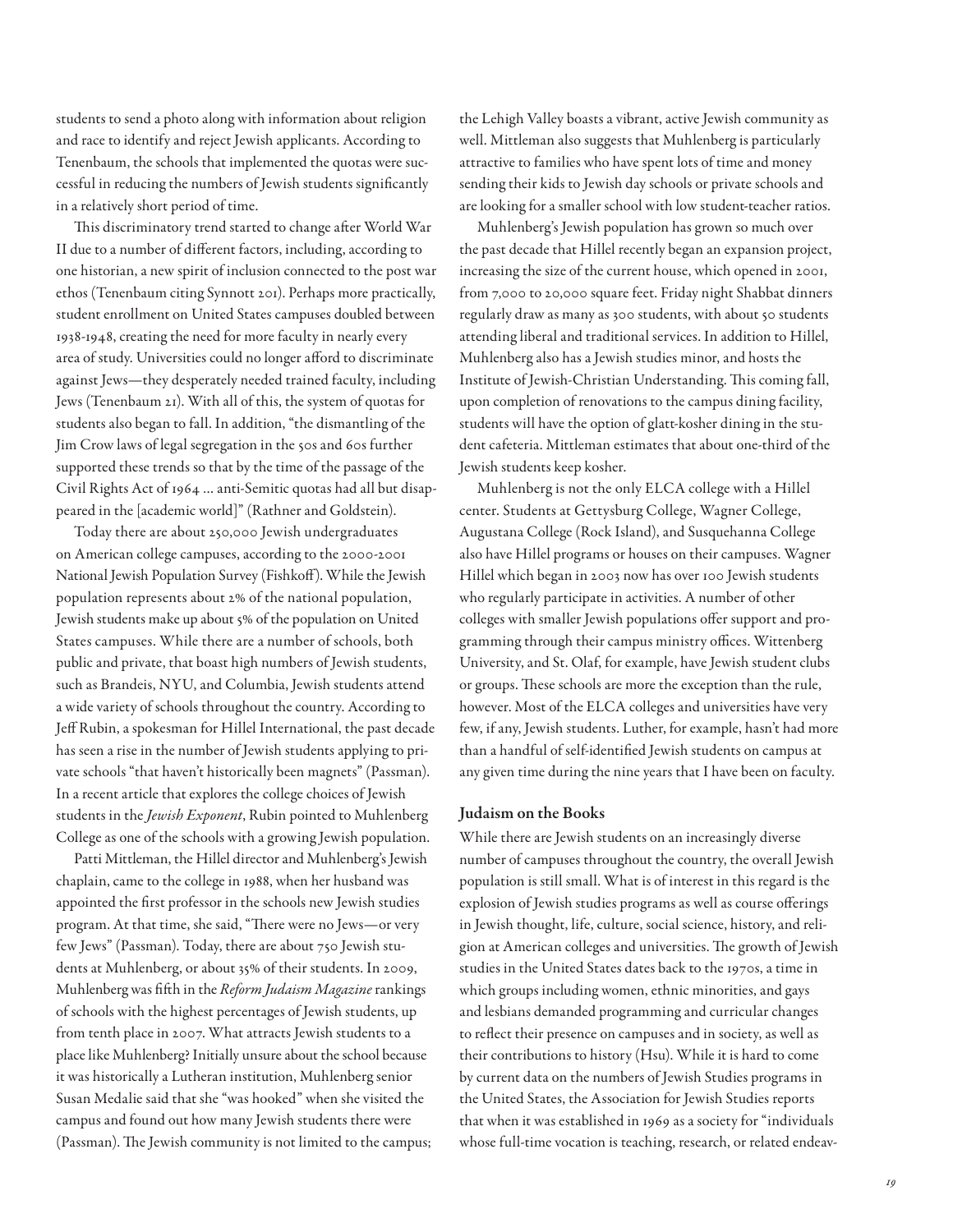ors in academic Jewish Studies," it had 35 members ("Association for Jewish Studies"). Today the AJS has more than 1,500 members from a variety of felds across the United States and Canada.

Interestingly, much of the growth in this area has been driven by the interest of non-Jewish students. Professors who teach Jewish studies courses report that many, and sometimes most, of the students in their classes are not Jewish. "What was once considered a course of study almost exclusively for Jews

"What is of interest in this regard is the explosion of Jewish studies programs as well as course oferings in Jewish thought, life, culture, social science, history, and religion at American colleges and universities."

has, in the last 40 years," reports Sean Roach in a piece on the expansion of Jewish studies, "evolved into a diverse and multifaceted educational discipline" (Roach). There are at least two consequences of the tremendous growth that Jewish studies has witnessed: (1) More and more Jewish students are learning about their religious and cultural heritage in an academic setting rather than through more traditional venues such as the home, synagogue, or Jewish religious education programming; and (2) More and more Christians (and others) are being exposed to Jewish life, thought, culture, and religion than ever before since much of the growth in these courses has been driven by non-Jewish student enrollment. "My classes," notes Umansky of Fairfeld University, "are really a mixture of students…but most of them are Christian. We close our classes at 30 and I [had] four Jewish students this year. That is the most I've ever had. Sometimes I have none, or just one" (Roach).

This growth in Jewish studies course offerings has impacted Lutheran higher education as well. In a survey of the most recent course catalogs at the 26 ELCA colleges and universities, 17 ofer at least one stand alone course in Judaism—a course focusing on some aspect of contemporary Jewish life, thought, culture, or practice. Muhelenberg offers a Jewish studies minor, and Gettysburg College and Wittenberg University each offer at least four stand alone courses in Judaism. Another three ELCA colleges integrate Judaism into a Western traditions or monotheism course, and six have no offerings in which Judaism figures significantly. These statistics do not include courses in Bible or Christian Theology or History, even though these subjects

may touch on aspects of Jewish thought or religion. Many of these courses have found their way into course catalogs at these institutions in the last 20-30 years, roughly coinciding with the beginning of the Jewish studies movement in the 1970s.

Much like the national picture of Jewish studies, most of the students who take courses in Judaism at ELCA colleges and universities are not Jewish. At Luther College, I offer an "Introduction to Judaism" course every year, and it always has at least 25 students, in part because students can fulfll their second religion course requirement by enrolling in it. Even so, it has been and continues to be a very popular religion course. Over the 9 years that I've taught the course, I have had about 3 Jewish students, and another 3-4 Christian students who were considering conversion to Judaism. The motivations of my students for taking the course are diverse. Many say they want to study Judaism as a way to learn more about the roots of their Christian faith traditions. Some have had Jewish friends or family members, while others register for the course because they don't know anything about Judaism and are curious.

Some of the challenges that I face include introducing students to Judaism in the nearly complete absence of Jews, either at Luther or in the local community. A caveat to this is that there is a signifcant Chasidic Jewish community down the road in Postville, IA, but this is not a Jewish population that is necessarily open or accessible to us due to the traditional nature of their observance. In addition, many of my students have never met a Jewish person or have had any exposure to Judaism. In doing adult forums on Jewish-Christian engagement at local churches over the past decade , I have found that many of those who are over 65 years of age remember having at least one Jewish family in their small town, and talk about attending school with or befriending a Jewish person of their own age. This is almost never the case for students who arrive at Luther from these same small towns today, and refects the movement of Jews out of rural areas into more urban settings with larger Jewish populations.

Another issue that I wonder about for my institution as well as other Lutheran or Christian-affiliated schools that offer one or two courses that focus on Judaism is the function of these courses in the larger religion and liberal arts curriculum. My concern is that these courses can, for Christians, serve a utilitarian function in ways that study of other religious traditions cannot. What I mean to say is that part of the reason for the appearance of Jewish studies courses at Lutheran colleges (among others) is that as interest in historical Jesus studies grew, and it became acceptable, even popular, to consider the Jewishness of Jesus, it became acceptable, and even popular to include a course in Judaism in departments of religion. Courses in Judaism came to serve, perhaps not intentionally, as courses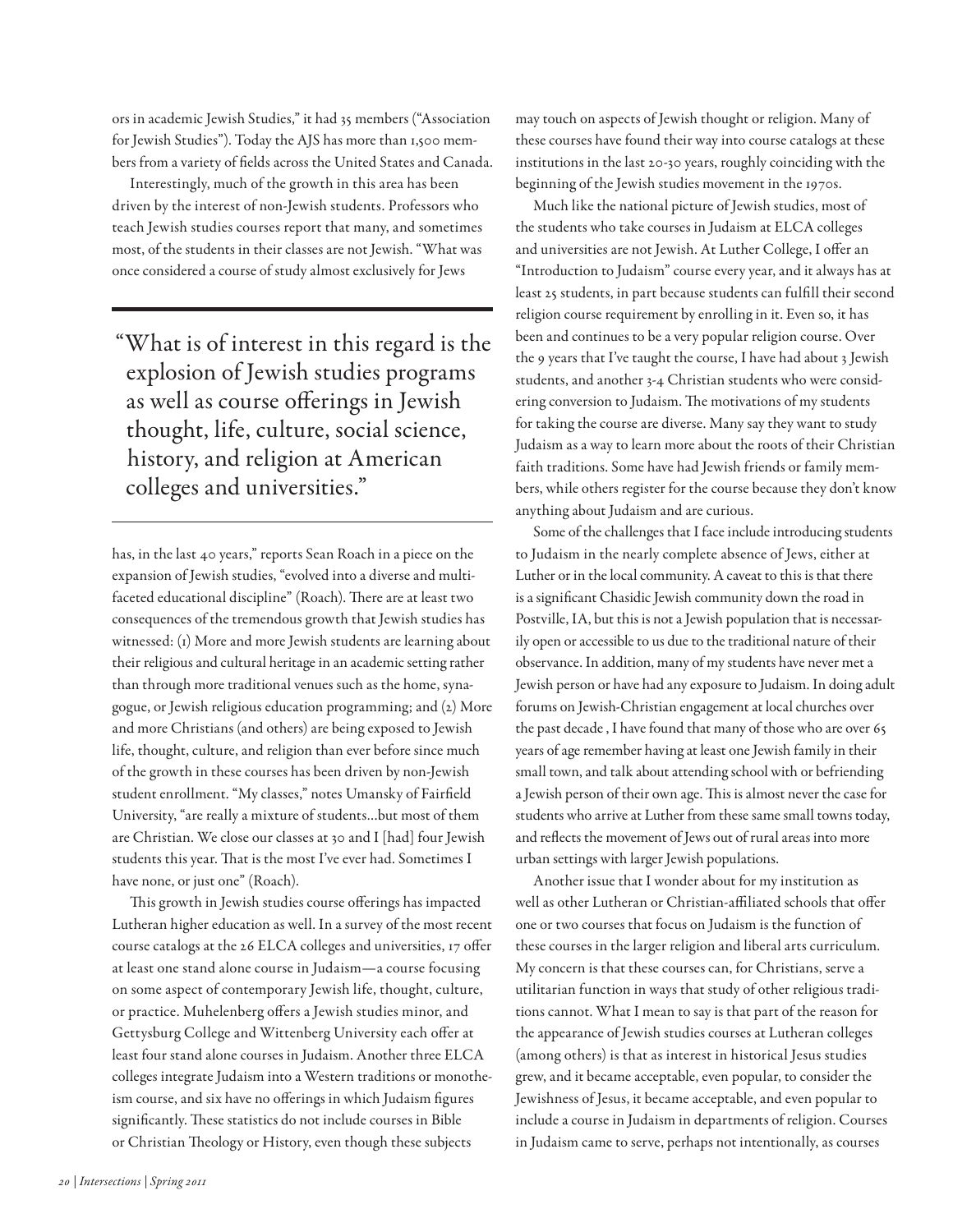in which Christian students could learn more about the Jewish roots of their faith. This may not be a bad thing, but Judaismas-background rather than Judaism for its own sake and for the sake of its adherents can send the wrong message to our students. Students can easily miss the idea that Judaism is not Christianity, and that Judaism is a living, breathing tradition on its own.

Jewish Students Today are Being Jewish Diferently Substantial numbers of young Jewish adults are being Jewish in ways that are quite diferent from their predecessors. In the many studies and analyses of Jewish young people that are flowing out of the American Jewish community in their efforts to understand and reach out to 21st century Jews, the Jewish Millennial on campus, especially the non-Orthodox Millennial, might have the following profle. She is a student who is not particularly interested in Jewish institutions or denominational labels, although she might identify more with Reform Judaism, if pressed. In fact, this student probably sees Judaism as a cultural rather than religious identity (Birkner, "Generation Y"). According to Cindy Greenberg, director of NYU's Edgar M. Bronfman Center for Jewish Student Life, "Many of these students feel passionate about being Jewish but aren't necessarily religious," rather they see their Jewishness as grounds for service, and "[Jewish-led social action] allows them to express themselves Jewishly…" ("Generation Y"). Students "want to be participate in social action projects that don't speak only to the Jewish community but to the community at large, and projects that the whole campus population, not just Jewish students, can take part in it," said Danny Greene, a recent graduate of

"Students can easily miss the idea that Judaism is not Christianity, and that Judaism is a living, breathing tradition on its own."

Stanford where he was a Jewish student leader ("Generation Y").

With these sensibilities, today's Jewish student is likely to be more comfortable with non-Jews and much less likely to have mostly Jewish friends than are Jews over 40 years old. Collegeage Millennials also tend to have non-Jewish boyfriends and girlfriends, marking a dramatic change from past generations. She is more comfortable sharing Jewish events such as holidays

and life cycle rituals and space with non-Jews than her parents or grandparents. In addition she is far less likely than her parents to defne her Jewish identity in reaction to anti-Semitism or by the Holocaust. Interestingly, she is also far more likely to acknowledge her Jewishness (Birkner, "Trends 101"). "It's much more common to see college students wearing yarmulkes, and outwardly displaying other Jewish symbols," says Jewish-American historian Jonathan Sarna. "Like other cultural groups, there's been a coming out" ("Trends 101"). This openness may be due to the fact that for one of the frst times in history, this young Jewish person can now decide for herself how she wants to practice her Jewish identity and traditions or even if she wants to be Jewish at all. This 'dimsum' Jewishness, as former Heeb Magazine editor Jenn Bleyer has called it, signals a radical discontinuity between traditional and contemporary ways of being Jewish (Shmookler).

Finally, this student is increasingly likely to have one Jewish and one non-Jewish parent—already in 2001, 52% of young Jews between the ages of 18-24 came from intermarried families (Beck). The young adult who grows up in an interfaith family is even less connected to the religious and ethnic dimensions of her Jewish identity than her counterparts with two Jewish parents. She does, however, view her "Jewishness" positively and enjoys activities she considers Jewish, especially holidays (Beck). According to Lynn Davidman of Brown University, "Up until very recently Jews did not really intermarry, except in tiny numbers, so I think we're at an unprecedented time in Jewish history. People who are born of one Jewish parent are one example of an increasing phenomenon in United States society, which is that people are born with more than one kind of identity" (Lukas).

Over the past few years, some Jewish children from intermarried families have begun to refer to themselves as "Half-Jews," a term that is not without controversy in the Jewish community. While the Jewish religious denominations have varying views of what makes someone Jewish—the Conservative and Orthodox streams count as Jews only those with Jewish mothers, whereas the Reform and Reconstructionist movements sanction Jewish lineage from either side—the denominations are united in their opposition to the notion of one being "half-Jewish." But "many children of intermarriage say they simply cannot turn their backs on the non-Jewish half of their identity. Their rabbis may say they are Jewish, but in their hearts they are also whatever grandma and grandpa are," reports Leah Blankenship in  $The$ Wisconsin Jewish Chronicle: "This openness to multiple identities is particularly true among college students, according to Daniel Klein and Freke Vuijst, who interviewed hundreds of students for The Half-Jewish Book published in 2000. Klein says that those who consider themselves to be half-Jewish 'feel they are a combination, they are an amalgam, they are bicultural'"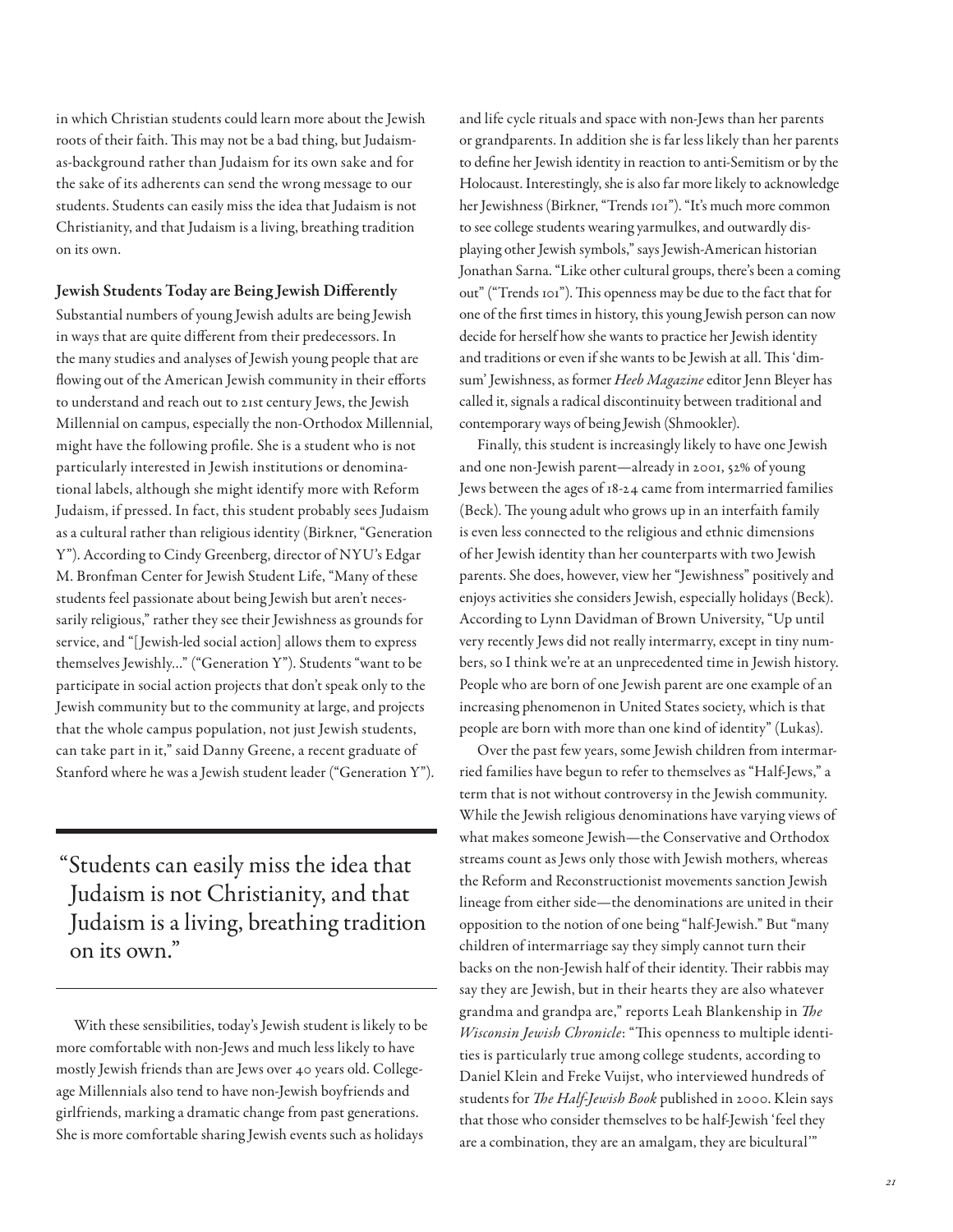(Blankenship). Rabbi Alan Flam, former director of Brown's Hillel thinks that "this is a radically new question for the Jewish community. Students are talking less about theology and more about culture. They are saying, 'Wait, I have a dual identity,' similar to students who may have one parent who is Asian and one who is black. They are saying, 'I want to figure out a way to affirm both identities in my life"" (Lukas).

"Some Jewish children from intermarried families have begun to refer to themselves as 'Half-Jews,' a term that is not without controversy."

There is a web-based organization called the Half-Jewish Network which provides information, resources, and online forum on issues that afect people that describe themselves as half-Jewish. In a recent post, a young woman provides an eloquent response to the question, "What do you answer when asked 'Are you Jewish?'"

I ponder this question a lot—the short answer is that it depends on the context. My father is Jewish, Jewishidentifed, etc., and I spent a lot of time growing up with my (father's) Jewish family. I was basically "born-again" as a Christian when I was young, due to the infuence of my mother's Pentecostal, and have no interest in converting to Judaism.

It's probably accurate to say I "look Jewish"—at least more Jewish than not (I get a lot of questions about my "exotic" ethnicity), but on the other hand, my last name (which is both my parents' names, hyphenated) is kinda ambiguous. In other words, it's not Goldstein.

There is too much baggage around Jewish identity to simply say I am "Jewish" when I am not generally recognized as such by Jews. (Although in social practice, I am kinda casually semi-accepted.) Plus, I can never answer all the questions folks who haven't been exposed to Jews want to ask me about "my people."

At the same time, I don't like saying "Well, my father is," or "half my family is," because in so many other contexts that sounds like one is trying to distance oneself from Jewishness, which I emphatically do not desire to do.

"I am of Jewish descent" sounds similarly cold and distancing, if closer to accurate. I am proud to be of Jewish descent, but I almost, at times, don't feel like I "deserve" to be proud. On the other hand, I am probably most vocal when people break out the anti-Semitism. I am under no illusions that the Nazis and others did/do not make a distinction when it comes to me, my family, et al. On the third hand—ha!—I am probably less sensitive to less-overt anti-Semitism both because I am less Jewish-identifed than some folks and because I grew up in a very liberal area that was about 20% Jewish, so, at least when I was a child, it was easy to pretend/imagine that anti-Semitism was largely a non-issue except for "extreme" things that "happened elsewhere" or "in the past."

I don't know. It's one of those crazy things where the greater society defnes you one way, and the group itself may see you as something completely diferent. I mean, a dark-haired, "Semitic-looking" "Sheva Rabinowitz" could be a non-Jew, and a blonde, blue-eyed "Bridget Olafssen" could be a Jew—and they're probably cousins. ("Half-Jewish Network")

### Religious Pluralism

Formal Jewish-Christian dialogue, as an endeavor and an arena, now can look back at signifcant achievements since WWII, especially in the United States Much of the energy and initiative for this dialogue has derived from clergy, academics, and officials within religious institutions who have engaged in a serious re-evaluation of the Jewish-Christian relationship from the early centuries of Christianity to the present. In the course of this process, a host of new resources have been produced , including new theological and biblical resources used to train clergy and for use by clergy, i.e. commentaries and homiletical resources, curricular resources for use in Sunday schools and confrmation programs, liturgical formations for use in worship, the development of guidelines for interaction with and speaking about Jews and Judaism, and fnally, statements by ecclesial bodies and other independent organizations dedicated to deepening the Jewish-Christian relationship that acknowledge the tragedies of the past, and set forth a new vision of the future. While there is still strong interest in some sectors regarding the Jewish-Christian dialogue, much of that initial energy and participation has waned in the last decade or so, and since the college campus was never the primary venue for this dialogue, a new generation of participants hasn't been cultivated. This does not mean, however, that students are not interested in interfaith issues.

Right now, college and university campuses are witnessing a growing interest in engaging religious pluralism in ways that are in fact new and promising. Especially since 9/11, religious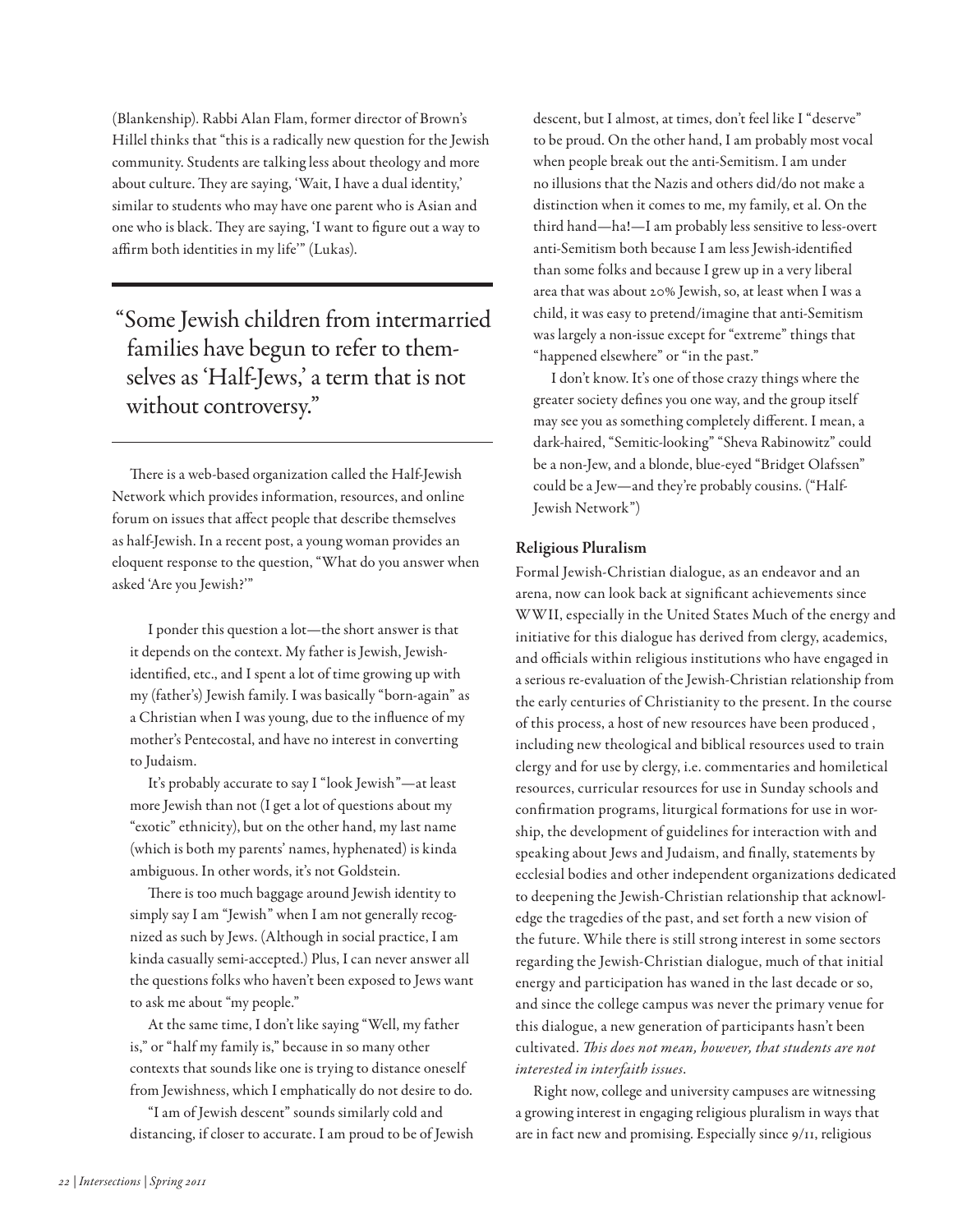conversation and recognition of religious plurality as a legitimate type of diversity are now generating signifcant interest and involvement on campuses, both private and public. In this developing scenario, the dynamics of interfaith engagement are shifing away from some of the more traditional texts and issues that characterized the stand-alone relationships, i.e. Jewish-Christian and others, to a more action- or service-oriented engagement in which students of all faith traditions (or none at all) are coming together to work toward common goals. The process in some ways reverses that of the stand-alone dialogue in which participants claim one particular tradition, i.e., Lutheran Christian or Reform Jew, are knowledgeable about their tradition, and have a specifc interest or objective in engaging the other. Today, on campuses, students who want to be involved interreligiously are coming together without the assumption of any previous knowledge about their own tradition or the tradition of the "other," and in the course of working toward a community objective they learn more about themselves and the traditions of others.

## "The dynamics of interfaith engagement are shifing away from some of the more traditional texts and issues."

In the opening pages of his recent book, Acts of Faith: The Story of an American Muslim, the Struggle for the Soul of a Generation, Interfaith Youth Core (IFYC) founder Eboo Patel contrasts this view of pluralism with what he sees as older models of interfaith engagement that don't seem to refect today's realities and needs. "Interfaith cooperation," he writes, "is too often a conference of senior religious leaders talking." He then continues:

No doubt these leaders play a crucial role in religious bridge building. They have broken important theological ground, articulated frameworks for religious understanding, and sent the signal that cooperation with the religious Other is not only possible but necessary. Yet few in my generation have been involved. (xvii)

In this statement Patel voices appreciation for older models of cooperation that include dialogue, but suggests that these models have had their day, and that the challenges that younger generations face are diferent, more pressing, and perhaps more complicated. "I went to my frst interfaith conference when I was twenty-one," notes Patel, "and discovered that I was the youngest person there by some thirty years." The pattern didn't change, regardless of which conference he attended, and he came to the realization that "the faces of religious fanatics were young; the faces of interfaith cooperation were old" and that "something

"At Lutheran colleges, we have the opportunity to be more deliberate, to go deeper and to really grapple with diference, where the uniqueness and power of each tradition can often be located."

had to change" (xviii). As Patel tells the story of how he came to the mission of IFYC, he focuses on developing the framework in which the world is divided between religious pluralists and totalitarians, between being able to make a life together and violence.

The Interfaith Youth Core, an organization that is becoming increasingly popular on campuses around the United States, both captures the changing realities of interfaith engagement, and outlines a vision for students living in a pluralistic world in their defnition of religious pluralism as "a state in which we respect one anothers' religious identity, develop mutually enriching relationships with each other and work together to make this world a better place." While Patel's defnition of religious pluralism is only one among many that are in circulation, and he focuses more on youth, as well as the service component in his vision of pluralism, his defnition is in large part derived from that of Diana Eck at the Harvard Pluralism Project whose defnition of pluralism comprises the gold-standard of the newly emerging feld. At the core of her defnition, Eck states that pluralism is "the energetic engagement with diversity, the active seeking of understanding across lines of diference, the encounter of [religious] commitments," and that it "is based on dialogue" (Eck). While she uses the word dialogue, she doesn't refer to its historical expression in the forms such as Jewish-Christian dialogue, but rather in the nature of dialogue as a give-and-take interaction between participants.

#### Conclusion

So often, engaging students across religious boundaries can result in uplifing the lowest common denominator, clichés such as, "We all believe basically the same thing anyway," or "Our diferences are unimportant, what matters are our similarities." At Lutheran colleges, we have the opportunity to be more deliberate, to go deeper and to really grapple with diference,